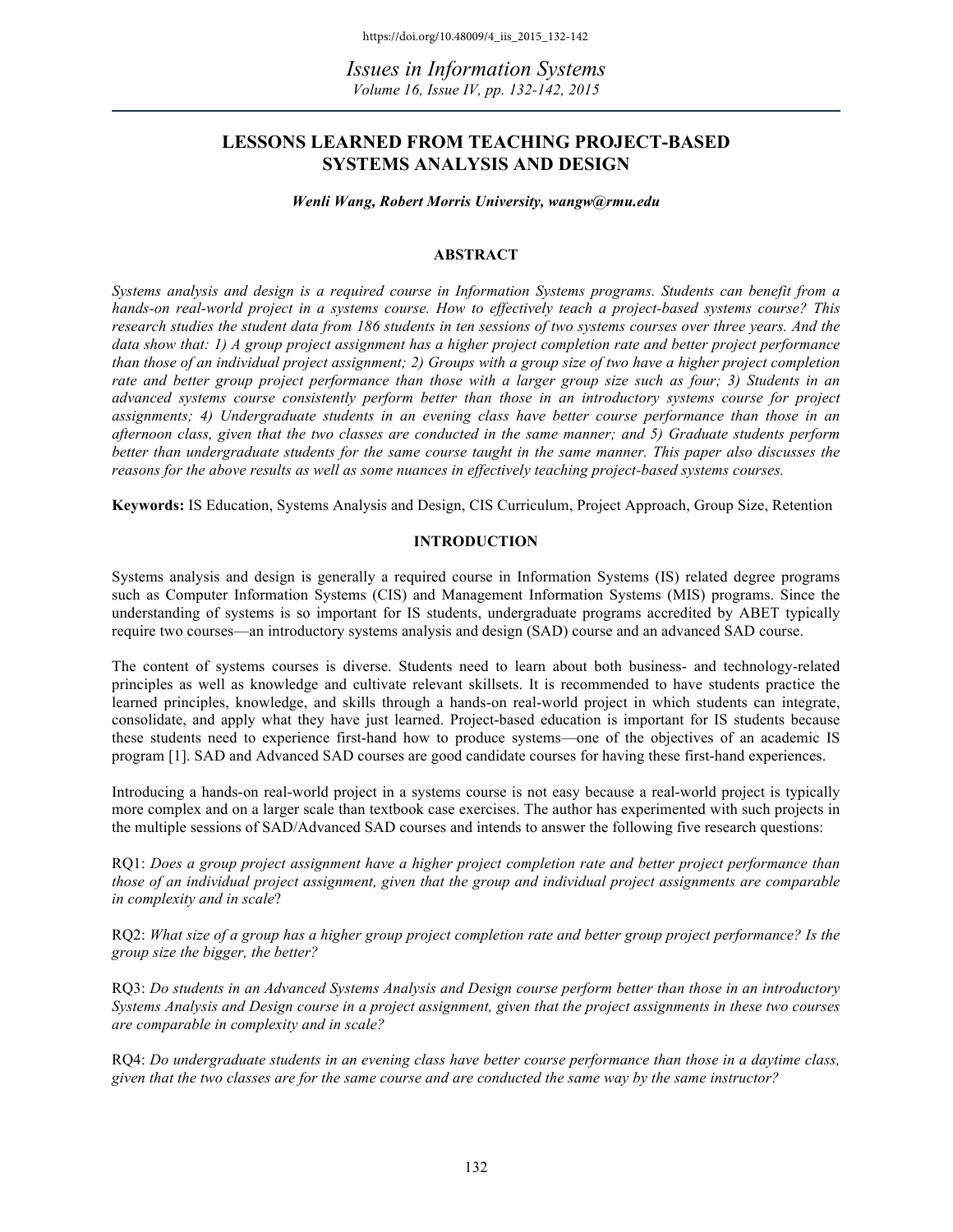RQ5: *Do graduate students perform better than undergraduates for the same course taught in the same manner?*

The paper is organized as follows: Section II introduces the basic course information and descriptive statistics of the multiple sessions of the SAD and Advanced SAD courses. Section III answers the questions and discusses the reasons for the answers. Nuances in effectively teaching systems courses are also discussed. Section IV concludes.

## **COURSE INFORMATION AND DESCRIPTIVE STATISTICS**

During the six semesters between Fall 2012 and Spring 2015, the author has taught SAD four times and Advanced SAD six times in an ABET accredited CIS program at a private university. All of the courses are at the undergraduate level except for one graduate course in Fall 2014, which is called "Object-oriented" SAD and uses the same textbook as the undergraduate Advanced SAD course that has the same focus on the object-oriented approach. There is no prerequisite for OO-SAD graduate course; however, for undergraduates, the introductory SAD course is a prerequisite for the Advanced SAD. Students in introductory SAD are mostly sophomore and juniors in the CIS degree program, and students in Advanced SAD are mostly juniors and seniors in the CIS program.

The project can either be an individual project (i.e., group size=1) or a group project. Students formed groups by themselves after they shared their business/technical background with the class and were given the project's Request for Proposal (RFP) and the proposal template (see Appendix). The instructor typically does not intervene with the forming of the groups but does gently help build balanced, comparable groups with supplementary skills and cultural diversity and harmony. Students who intend to become project managers in future careers were encouraged to volunteer as group leaders and were held responsible throughout the course for group management. For groups without volunteered leaders (which rarely happened), the instructor appointed group leaders.

#### **Basic Information and Descriptive Statistics of the Introductory Systems Analysis and Design Course**

The course information and descriptive statistics from the four sessions of the introductory SAD course in three semesters are exhibited in Table 1 below. There was one online session and three on-ground sessions. All of them were fifteen-week semester-long sessions. Two of the three on-ground sessions were offered simultaneously in the same semester of Fall 2013, with one session in the afternoon and the other in the evening.

| <b>Course: Systems Analysis and Design</b> |                  |               |               |                  |           |  |
|--------------------------------------------|------------------|---------------|---------------|------------------|-----------|--|
| <b>Semester</b>                            | <b>Fall 2012</b> | Fall 2013 C1  | Fall 2013 C2  | <b>Fall 2014</b> | Average   |  |
| Mode                                       | online           | on-ground     | on-ground     | on-ground        |           |  |
| <b>Duration</b>                            | 15 weeks         | 15 weeks      | 15 weeks      | 15 weeks         | 15 weeks  |  |
| <b>Class Time</b>                          | N/A              | afternoon     | evening       | afternoon        |           |  |
| Level                                      | undergraduate    | undergraduate | undergraduate | undergraduate    | undergrad |  |
| # of Students                              | 20               | 20            | 18            | 18               | 19        |  |
| <b>Group Size</b>                          | 1 (individual)   | 4             | 4             | 4                | 3.25      |  |
| <b>Project Topic</b>                       | $A^*$            | A             | A             | A                | A         |  |
| Project<br><b>Completion Rate</b>          | 85%              | 100%          | 100%          | 100%             | 96%       |  |
| Course<br><b>Retention Rate</b>            | 100%             | 100%          | 100%          | 94%              | 98.5%     |  |
| <b>Average Project</b><br>Grade            | 74%              | 76%           | 85%           | 87%              | 81%       |  |
| Average<br><b>Midterm Grade</b>            | 87%              | 70%           | 76%           | 88%              | 80%       |  |
| <b>Average Final</b><br><b>Exam Grade</b>  | 87%              | 82%           | 86%           | 92%              | 87%       |  |

| <b>Table 1.</b> Information and Descriptive Statistics from the Four Sessions of the SAD Course in Three Semesters |  |
|--------------------------------------------------------------------------------------------------------------------|--|
|--------------------------------------------------------------------------------------------------------------------|--|

\*Project A: Website design for a non-profit contemplation-related organization and its subsidiaries [4]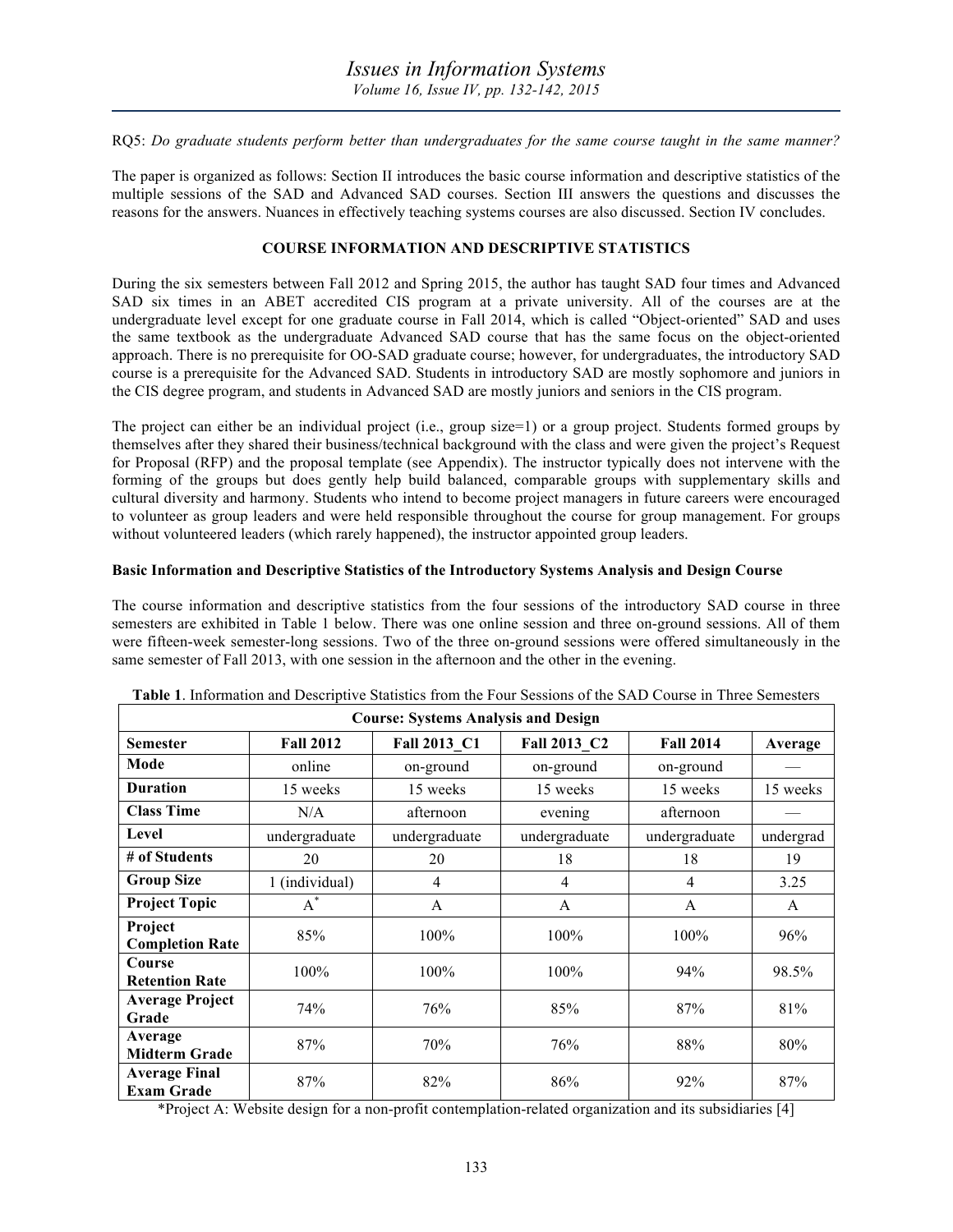The same textbook "Systems Analysis and Design," ninth edition, by Shelly & Rosenblatt [3] was used for all of the four sessions. The course content and the chapter assignments for these four sessions were mostly the same. The midterm and the final exams were mostly the same—all of them used multiple-choice questions and the numbers of the questions in the exams were comparable. The final exams were not accumulative and only covered the content after the midterm exams.

The same project assignment self-developed by the author—website design for a non-profit contemplation-related organization and its subsidiaries [4]—was used. Students were given mostly the same information of the project (a non-profit organization's Request for Proposal in a written form) and the same project template (see Appendix). The projects were graded in the same manner independently by the same instructor.

There were a total of seventy-six (76) students. The class sizes of these four sessions are comparable with an average class size of nineteen (19) students and a very small variance. The maximum class size was twenty (20) students and the minimum class size was eighteen (18) students.

## **Basic Information and Descriptive Statistics of the Advanced Systems Analysis and Design Course**

The information and descriptive statistics from the six sessions of the Advanced SAD undergraduate/OO-SAD graduate courses in six semesters are exhibited in Table 2 below. There were three online sessions and three onground sessions. All of the online courses were eight weeks in length. All of the on-ground courses were fifteen weeks in length and were offered in the evenings. All six sessions were offered at the different semesters between Fall 2012 and Spring 2015.

| <b>Courses: Advanced Systems Analysis and Design (Undergraduate)</b> |                       |                       |                       |                  |                  |                  |         |
|----------------------------------------------------------------------|-----------------------|-----------------------|-----------------------|------------------|------------------|------------------|---------|
| or Object-oriented Systems Analysis and Design (Graduate)            |                       |                       |                       |                  |                  |                  |         |
| <b>Semester</b>                                                      | <b>Spring</b><br>2013 | <b>Spring</b><br>2014 | <b>Spring</b><br>2015 | <b>Fall 2012</b> | <b>Fall 2013</b> | <b>Fall 2014</b> | Average |
| Mode                                                                 | on-ground             | on-ground             | on-ground             | online           | online           | online           |         |
| <b>Duration</b>                                                      | 15 weeks              | 15 weeks              | 15 weeks              | 8 weeks          | 8 weeks          | 8 weeks          |         |
| <b>Class Time</b>                                                    | evening               | evening               | evening               | N/A              | N/A              | N/A              |         |
| Level                                                                | undergrad             | undergrad             | undergrad             | undergrad        | undergrad        | graduate         |         |
| # of Students                                                        | 28                    | 26                    | 14                    | 4                | 21               | 17               | 18      |
| <b>Group Size</b>                                                    | 4                     | 4                     | $\mathfrak{D}$        | 1(individual)    | N/A              | N/A              | 2.75    |
| <b>Project Topic</b>                                                 | $A^*$                 | $B***$                | A                     | A                | No project       | No project       |         |
| Project<br>Completion<br>Rate                                        | 86%                   | 100%                  | 100%                  | 75%              | N/A              | N/A              | 90%     |
| Course<br><b>Retention Rate</b>                                      | 79%                   | 96%                   | 93%                   | 100%             | 100%             | 100%             | 95%     |
| Average<br><b>Project Grade</b>                                      | 82%                   | 91%                   | 90%                   | 85%              | N/A              | N/A              | 87%     |
| Average<br><b>Midterm</b><br>Grade                                   | 73%                   | 77%                   | 83%                   | N/A              | N/A              | N/A              | 78%     |
| <b>Average Final</b><br><b>Exam Grade</b>                            | 51%                   | 69%                   | 95%                   | 73%              | 73%              | 80%              | 74%     |

#### **Table 2.** Information and Descriptive Statistics from the Six Sessions of the Advanced SAD Course in Six Semesters

Project A: Website design for a non-profit contemplation-related organization and its subsidiaries [4]

Project B: Website design for a non-profit healthcare-related organization and its subsidiaries [5]  $*$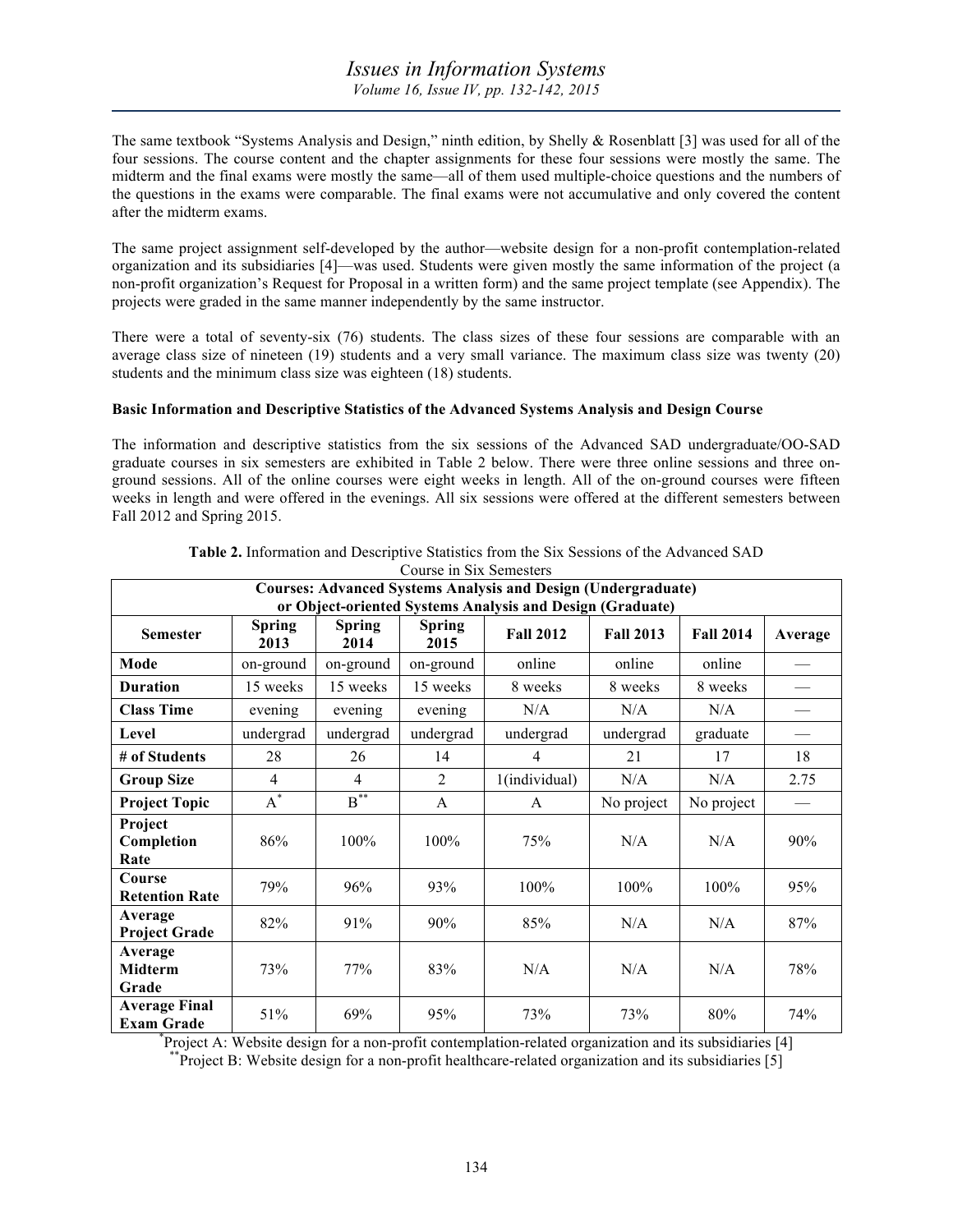The same textbook "Systems Analysis and Design in a Changing World," sixth edition, by Satzinger, et al. [2] was used for all of the six sessions. The course content and the chapter assignments for these six sessions were mostly the same. The midterm and the final exams were mostly the same—all of them used multiple-choice questions and the numbers of the questions in the exams were comparable. If there was no midterm exam, then the final exam was equivalent to the total of the midterm and the final exam in other comparable sessions.

The same project assignment self-developed by the author—Project A: website design for a non-profit contemplation-related organization and its subsidiaries [4]—was assigned for three sessions (two on-ground as group project and one online as an individual project). A different project assignment also self-developed by the author—Project B: website design for a non-profit healthcare-related organization and its subsidiaries [5]—was assigned to one on-ground session as a group project. Project A in the Advanced SAD course is the same as the Project A in the introductory SAD course. For the three online sessions, only during the first session Project A was assigned as an individual project assignment. No project assignment was assigned in the latter two online sessions.

For Project A, students were given mostly the same project information (a non-profit organization's Request for Proposal in a written form) and the same project template (see Appendix). However, for Project B, different information was given due to the fact that the real-world non-profit organization was at the different development stage than that in Project A. There was no formal request for proposal in the written form, but more detailed functional descriptions and professional user interface designs were provided to the students as the project information and examples. The project template was identical as that in Project A. Although there were some gives and takes, these two projects were comparable in complexity and in scale. The projects were graded in the same manner independently by the same instructor.

There were a total of one hundred and ten (110) students. The average class size was eighteen (18) students (comparable to the average class size for the SAD course) with a relatively larger variance. The maximum class size was twenty eight (28) students and the minimum class size was four (4) students.

## **ANSWERS AND DISCUSSIONS**

Based on the course information and the descriptive statistics of the multiple sessions of the SAD course and the Advanced SAD course, the five research questions are answered and discussed below:

**RQ1***: Does a group project assignment have to a higher project completion rate and better project performance than those of an individual project assignment, given that the group and individual project assignments are comparable in complexity and in scale?*

**Answer**: A group project assignment has a higher project complete rate and better group performance than those of an individual project assignment, given that the group and individual project assignments are comparable in complexity and in scale.

**Discussion**: All group project assignments were completed and submitted in all the sessions of both SAD and Advanced SAD courses where group assignments were assigned except for one group where all group members withdrew from the course (Spring 2013, Advanced SAD). Including the group withdrawn, the project completion rate for a group project assignment was on average 97.7%. In comparison, for an individual project assignment, the project completion rate was on average 80%, lower than that of the group project assignment. Three out of twenty students in the Fall 2012 online SAD course and one out of four students in the Fall 2012 online Advanced SAD course did not submit/complete the individual project assignment. The average group project grade was 85.2% whereas the average individual project grade was 79%. Table 3 below provides the summary data. The conclusion is that for introducing hands-on, real-world projects in systems courses, it is better to assign group project assignments than individual project assignments, especially for the undergraduate students.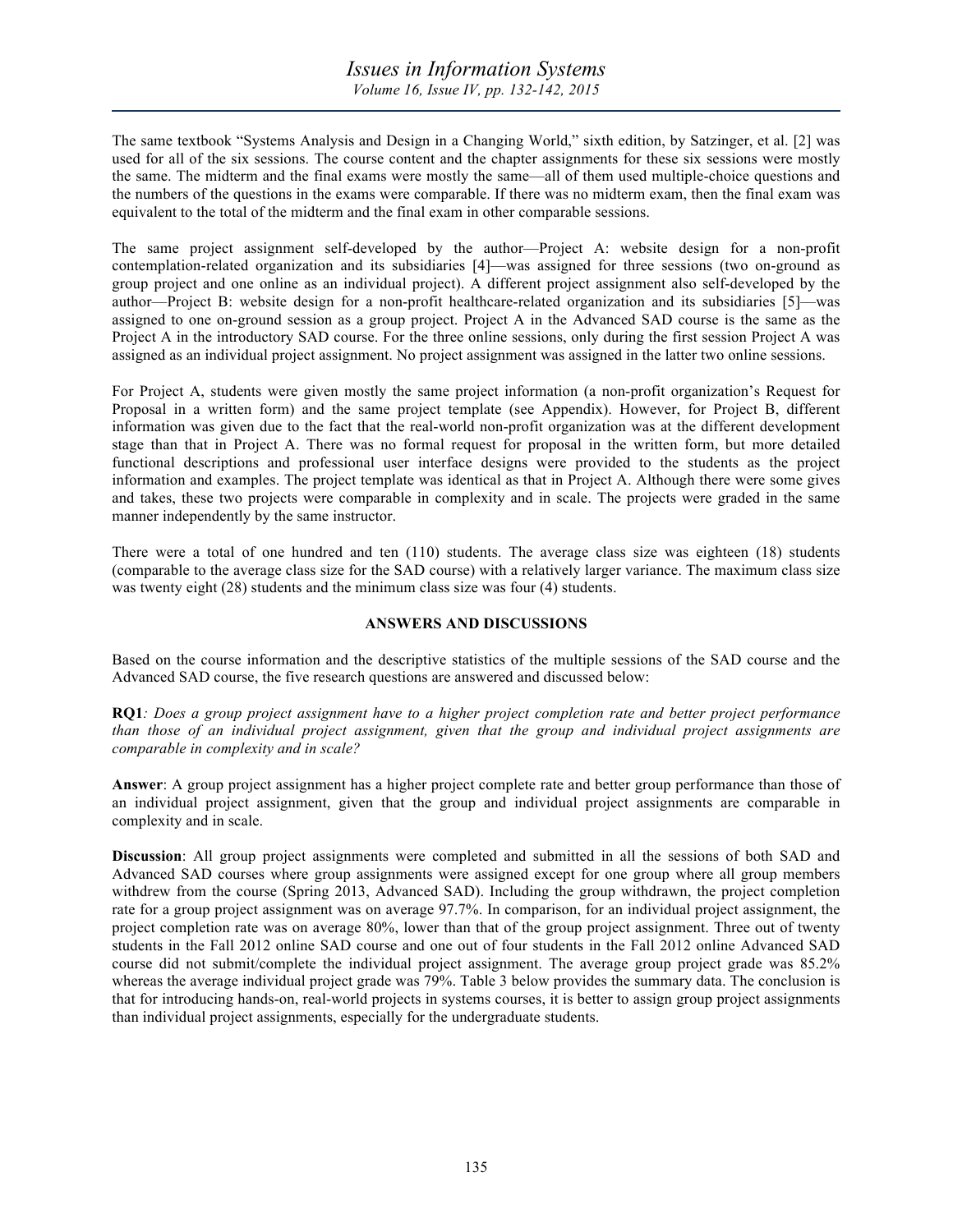# *Issues in Information Systems Volume 16, Issue IV, pp. 132-142, 2015*

| and Better Project Performance than those of an Individual Project Assignment |                                 |                                      |  |  |
|-------------------------------------------------------------------------------|---------------------------------|--------------------------------------|--|--|
| <b>Project Completion Rate</b>                                                | <b>Group Project Assignment</b> | <b>Individual Project Assignment</b> |  |  |
| and Performance                                                               |                                 |                                      |  |  |
| <b>Average Project Completion Rate</b>                                        | 97.7%                           | 80%                                  |  |  |
| Average Project Grade                                                         | 85.2%                           | 79%                                  |  |  |

**Table 3.** A Group Project Assignment has a Higher Project Completion Rate

Reaching high project completion rate is important because it relates to the course retention rate, and the course retention rate is a critical factor for ABET accreditation. For the Advanced SAD course in Spring 2013 where all of its four members in one group withdrew from the course, the project completion rate was the lowest of 86%, whereas all other group projects in other semesters have completion rates of 100%. Consequently, the course retention rate for that session was the lowest as well, which is only 79%, whereas the average course retention rate for other courses with group project assignments is 96.6%.

Typically, for those sessions without a full 100% retention rate, only one student withdrew from the course. Sometimes, students withdrew at the first half of the course; sometimes, students withdrew when the course finished about two-thirds of its content. In the case of Spring 2013 Advanced SAD course where the four group member withdrew, the group leader (who was the only female student in class and got the highest midterm exam grade) withdrew first when the course was at about two-thirds of its progress line. At that time, two other group members actually came to the office hour and tried to continue working on the project but did not tell the instructor that the group leader withdrew (or they did not even know). Soon after that, they felt that they could not do a good job and the group leader's departure made them less confident that they could accomplish what was expected. These two group members withdrew from the course when the course was at about three-fourths of its progress line. And then the cascading effect reached the last group member who later withdrew as well. A year later, the female student reregistered for the same course with the same instructor in Spring 2014, volunteered as a group leader again, and successfully led and completed the group project (Project B). She told the instructor that her reason for withdrawal from Spring 2013 was totally personal—she was simply too busy with her professional work at that time. She was not aware of the cascading effects on her group members after her withdrawal.

The lesson learned here is that the instructor needs to pay close attention to who withdraws from a course and when, especially for those who have leadership roles in a group project and when there is a potential cascading effects on other remaining group members. Students who contemplate on withdrawing typically do not discuss their intent to quit with the instructor or the fellow classmates. Often times, both the instructor and the remaining group members were left without any warning or notification unless the instructor keeps a frequent check on the roster. When the instructor knows about it, it could be too late. Otherwise, special arrangements could have been made to help and encourage the remaining group members. It would be helpful if the registrar's office pushes out event-triggered, timely changes of the course rosters to the instructors rather than having the instructors pull roster information at certain time intervals. Reaching high course retention rate should be an integrated team effort from both the faculty and the administrators.

**RQ2***: What size of a group has a higher project completion rate and better group project performance? Is the group size the bigger, the better?*

**Answer**: The bigger group size does not imply the higher project completion rate or better group performance. A group with a group size of two members has a higher project completion rate and better group project performance than those of a group with a group size of four members.

**Discussion**: Group sizes of one (i.e., individual), two, and four were experimented at the different sessions of the same course (shown in Tables 1 and 2). The average group project completion rate was 100% for groups with a group size of two members whereas the group project completion rate was 97.2% for groups with a group size of four members. The average project grade for groups with a group size of two members was 90% whereas the average project grade for groups with a group size of four members was 84%. Table 4 below shows the summary data. As mentioned above in the answer to RQ1, the average individual project completion rate was only 80% and the average individual project grade was only 79%.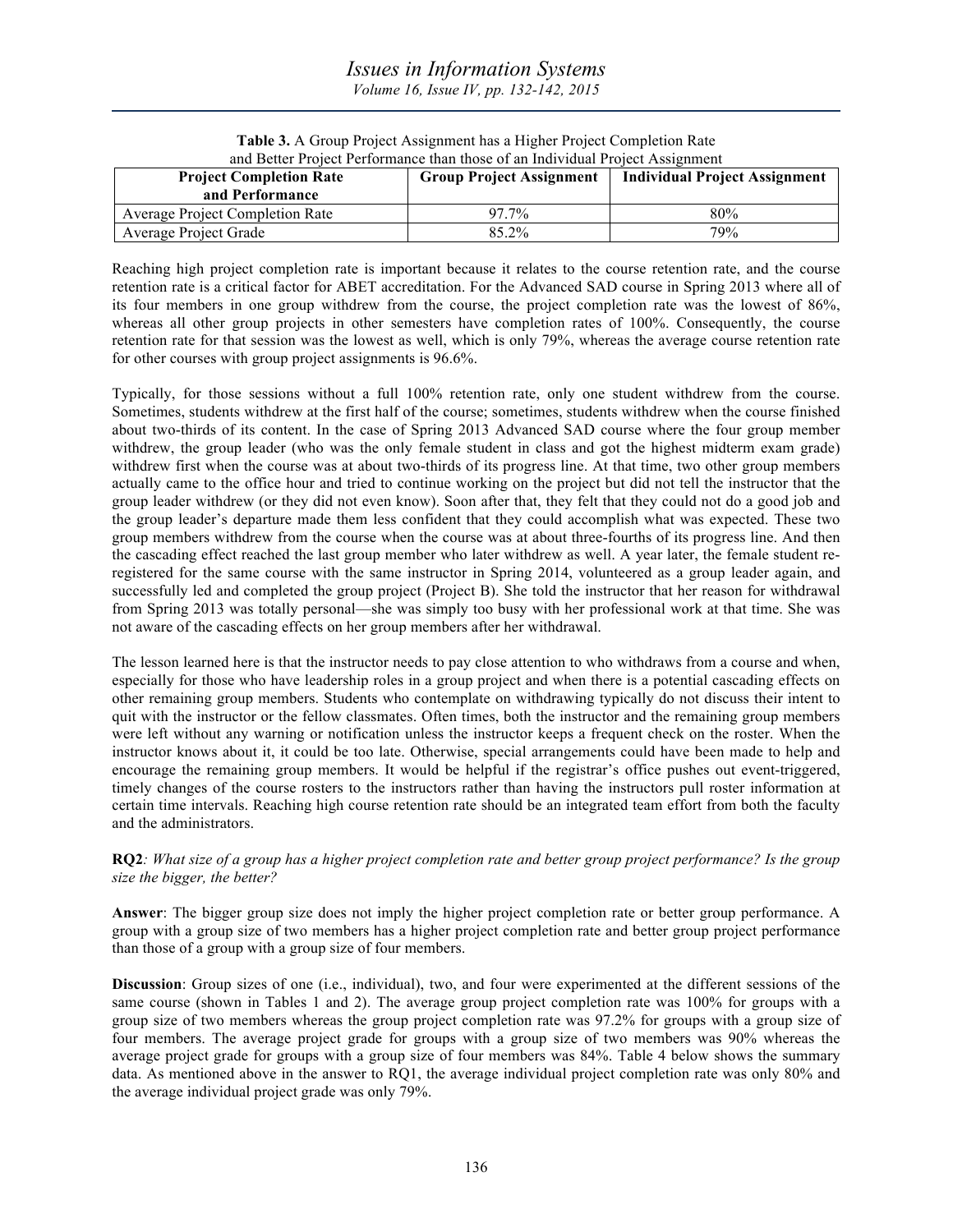**Table 4.** Groups with a Group Size of Two Members have a Higher Project Completion Rate and Better Project Performance than those of Groups with a Group Size of Four Members

| and Detter Troject I errormance than those of Groups with a Group size of Fear Memoers |                          |                           |  |
|----------------------------------------------------------------------------------------|--------------------------|---------------------------|--|
| <b>Project Completion Rate and Performance</b>                                         | <b>Group Size of Two</b> | <b>Group Size of Four</b> |  |
| <b>Average Project Completion Rate</b>                                                 | 100%                     | $97.2\%$                  |  |
| Average Project Grade                                                                  | $90\%$                   | 84%                       |  |

For a real-world hands-on project with complexity and a large scale, a group project assignment is easier for students to handle than an individual project assignment. For a group project assignment, when the group size gets larger, the group may be more difficult to lead or manage. There is also an increased overhead cost of coordination and potential free-riding. A group size of two (and maybe three) rather than four or more, is a middle-way approach where group members can still supplement each other's capacities and skills, each member is more accountable, and there is reasonably lower overhead cost of coordination. Typically, it is sufficient to have two members in a group with one group member having strength in business/systems and the other member having strength in technology/ programming. With a small group size, it is clear to everyone that no one in a group could possibly free-ride because it is simply unfair for one member to complete the entire group project. The responsibilities are clearly divided between the two members in a timely fashion—even the instructor knows early on in class which group member is in responsible for what content. Where there were four group members, the instructor was often told that the group would decide on individual's responsibilities later in some off-class meetings and later on the instructor was not informed clearly who was responsible for what content.

There was a similar incident of withdrawing from the course—one of the members in a group of two in Spring 2015 (also in an Advanced SAD course) withdrew from the course after about two-thirds of the semester without telling either the team member or the instructor. The remaining one group member immediately contacted the instructor and the instructor right away moved the student to another group. The student switched to another group was happy. There was no cascading effect or further withdrawals from the course. It is easier to manage a smaller group, both for students and for student-instructor interactions. There is simply more information transparency and less coordination cost among two or three students than those among four students. It is easier to coordinate meetings among two or three students than among four students. And instructors were notified earlier of any potential problems.

The average group performance for a small group size of two students turned out to be higher, which also implies that a much higher individual learning outcome because each student contributes to and is accountable for about half of the project rather than a fourth in case of a group size of four students.

**RQ3**: *Do students in an Advanced Systems Analysis and Design course perform better than students in an introductory Systems Analysis and Design course in a project assignment, given the project assignments in these two courses are comparable in complexity and in scale?*

**Answer**: Students in an Advanced Systems Analysis and Design course perform better than students in an introductory Systems Analysis and Design course in a project assignment, given that the project assignments in these two courses are comparable in complexity and in scale.

**Discussion:** Descriptive statistics show that the average midterm exam grade (78%) and final exam grade (74%) for the Advanced SAD course are lower than the average midterm exam grade (80%) and final exam grade (87%) for the introductory SAD course among the multiple sessions of the same courses. However, such a comparison is meaningless because the course content including the textbook, chapter assignments, teachings, as well as the exams are quite different between the Advanced SAD and the introductory SAD courses.

| Those in an Introductory SAD Course in a Project Assignment |                            |                                |  |  |
|-------------------------------------------------------------|----------------------------|--------------------------------|--|--|
| <b>Project Performance</b>                                  | <b>Advanced SAD Course</b> | <b>Introductory SAD Course</b> |  |  |
| Average Project Grade                                       |                            |                                |  |  |
| (for both Project A and Project B)                          | 87%                        | 81%                            |  |  |
| (for both group and individual project assignments)         |                            |                                |  |  |

**Table 5.** Students in an Advanced SAD Course Perform Consistently Better than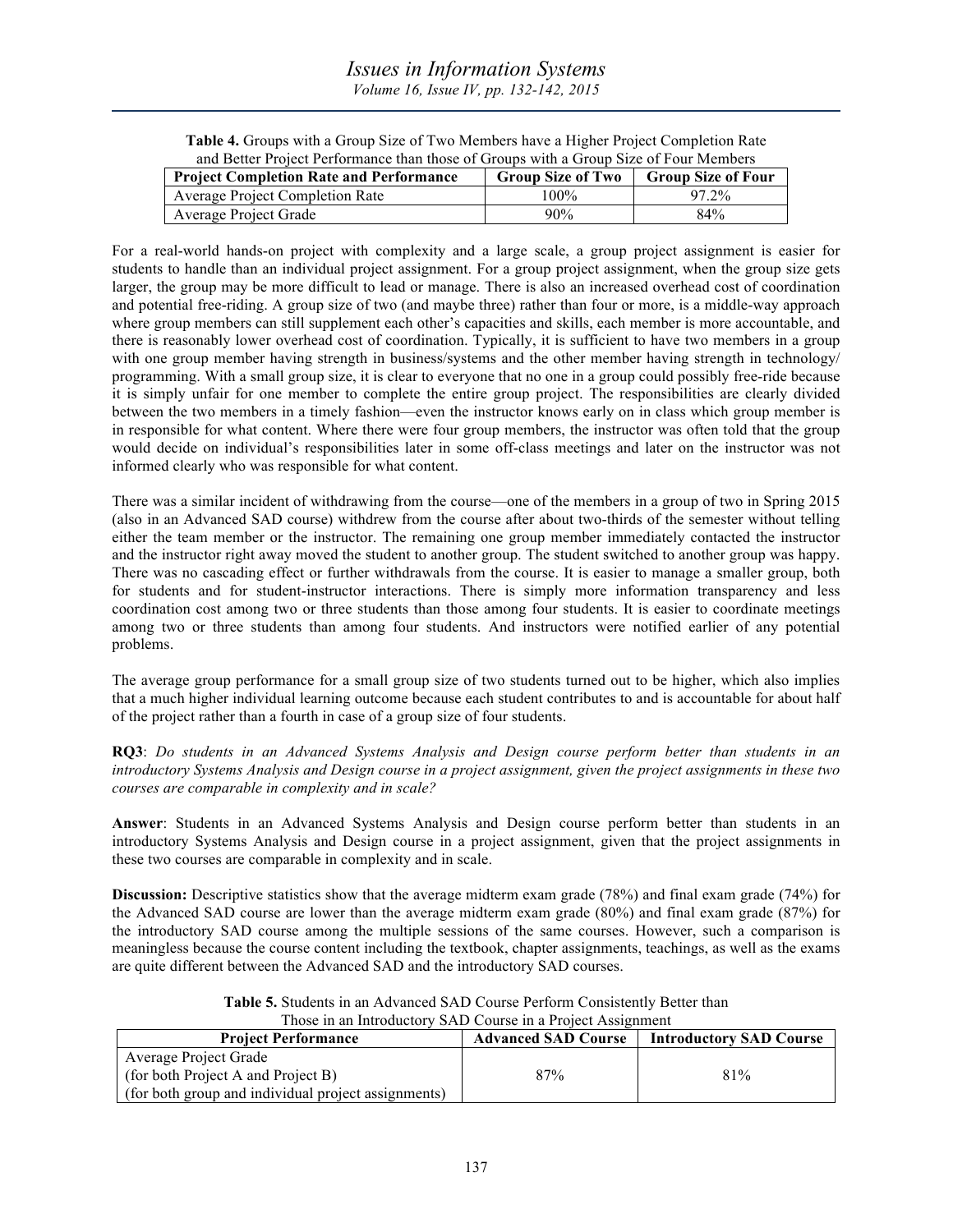# *Issues in Information Systems*

*Volume 16, Issue IV, pp. 132-142, 2015*

| Average Project Grade                     |       |       |
|-------------------------------------------|-------|-------|
| (for Project A only)                      | 87.7% | 82.7% |
| (for group project assignments only)      |       |       |
| Average Project Grade                     |       |       |
| (for Project A only)                      | 85%   | 74%   |
| (for individual project assignments only) |       |       |

The comparison between the student performances in these two courses should center on a teaching material and an assignment that are the same for these two courses. A non-textbook-based project assignment serves such a purpose. For the project assignments for the undergraduates, the average project grade for the Advanced SAD course was 87% whereas the average project grade for the introductory SAD course was 81%, taking into accounts for both Project A and B and for both group and individual project assignments. For group project assignments of Project A only, the average project grade for the Advanced SAD course was 87.7% and that for the introductory SAD course was 82.7%. For individual project assignments of Project A, the average project grade for the Advanced SAD course was 85% and that for the introductory SAD course was 74%. Data (see Table 5 above) show that students in an Advanced SAD course perform consistently better than those in an introductory SAD course in a project assignment.

**RQ4**: *Do undergraduate students in an evening class have better course performance than those in a daytime class, given that the two classes are for the same course and are conducted the same way by the same instructor?*

**Answer**: Undergraduate students in an evening class have better course performance than those in a daytime class, given that the two classes are for the same course and are conducted the same way by the same instructor.

**Discussion:** Students' course performances in the two sessions—Fall 2013-C1 and Fall 2013-C2—of the undergraduate SAD course are comparable because these two sessions were taught exactly with the same content, at the same pace, by the same instructor, during the same semester, and even on the same days. Since the instructor has taught the SAD course in a previous semester prior to Fall 2013, the instructor was not using the teaching in the afternoon sessions as rehearsals for that of the evening sessions—the instructor conducted the two sessions in the same manner and specifically ensured the same pace with the same content on the same day.

Data show that students in the evening session (C2) have an average project grade of 85%, midterm exam grade of 76%, and final exam grade of 86% whereas those in the afternoon session (C1) have an average project grade of 76%, midterm exam grade of 70%, and final exam grade of 82% (see Table 6 below). The project completion rates and course retention rates for the two sessions were all 100%. Undergraduate students in the evening class perform consistently better in all of the three assessment dimensions than those in the afternoon class. The reason may be due to the fact that students in the evening classes typically have daytime jobs. Some of them work in information technology related areas, experiences from which can help with the class performance. In comparison, students in the afternoon classes are mostly full-time students or those who have work-study jobs on campus and these workstudy jobs are mostly not technology related. For these two sessions, the undergraduate students in the evening class seemed to be more mature that those in the afternoon class. For instance, they paid more attention to the teachings and were more eager to learn and think independently.

| those in the Afternoon Session of an Undergraduate SAD Course |                                 |                                 |  |  |
|---------------------------------------------------------------|---------------------------------|---------------------------------|--|--|
| <b>Course Performance</b>                                     | <b>Undergraduate SAD Course</b> | <b>Undergraduate SAD Course</b> |  |  |
|                                                               | <b>Evening Session</b>          | <b>Afternoon Session</b>        |  |  |
| Average Project Grade                                         | 85%                             | 76%                             |  |  |
| Average Midterm Exam Grade                                    | 76%                             | 70%                             |  |  |
| Average Final Exam Grade                                      | 86%                             | 82%                             |  |  |
| Project Completion Rate                                       | 100%                            | $100\%$                         |  |  |

**Table 6.** Students in the Evening Session of an Undergraduate SAD Course Perform Consistently Better than those in the Afternoon Session of an Undergraduate SAD Course

**RQ5**: *Do graduate students perform better than undergraduate students for the same course taught in the same manner?*

Course Retention Rate 100% 100% 100%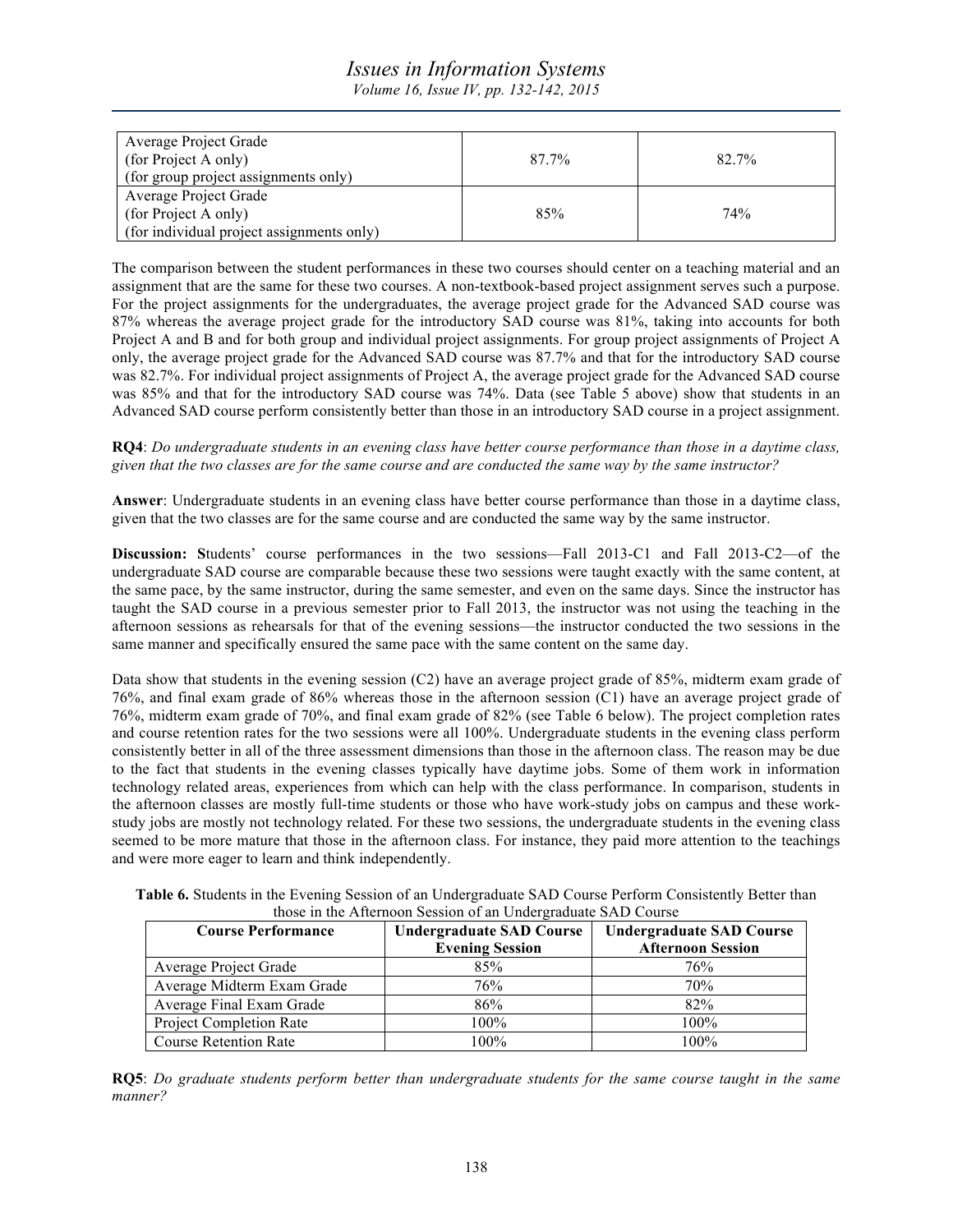**Answer:** Graduate students perform better than undergraduate students for the same course taught in the same manner.

**Discussion:** The online, eight-week Object-oriented SAD course for the graduate students in Fall 2014 semester has the same course content and is taught by the same instructor in the same mode as the online, eight-week Advanced SAD course for the undergraduate students in Fall 2013. Neither of the two courses has a project assignment. The average final exam grade for the graduate students was 80% whereas the average final exam grade for the undergraduate students was only 73% (see Table 7 below).

| Tor the Same Advanced SAD Course Taught in the Same Manner |                                               |                                             |  |
|------------------------------------------------------------|-----------------------------------------------|---------------------------------------------|--|
| <b>Course Performance</b>                                  | <b>Graduate Advanced</b><br><b>SAD Course</b> | Undergraduate Advanced<br><b>SAD Course</b> |  |
| Average Final Exam Grade                                   | 80%                                           | 73%                                         |  |

**Table 7.** Graduate Students Perform Better than Undergraduate Students for the Same Advanced SAD Course Taught in the Same Manner

Even though the undergraduate students in the Advanced SAD course have been exposed to an introductory SAD course as a prerequisite and there was no prerequisite for the graduate OO-SAD course, the performance from the graduate students is better than that of the undergraduate students. This may be due to graduate students' increased critical thinking capacities, increased organization/time management skills, more course content-related work experiences, and better self-discipline for an online course when comparing with their undergraduate counterparts.

## **CONCLUSIONS**

The aim of a project-based systems course is to allow information systems students have good learning outcomes. Good learning outcomes can be collectively assessed by students' average project grade, midterm/final exam grades, as well as the project completion rate and course retention rate, etc. Student data of these assessments collected from the four sessions of an introductory systems analysis and design course and the six sessions of an advanced systems course show that: (1) A group project assignment has a higher project completion rate and better project performance than those of an individual project assignment; )2) Groups with a group size of two have a higher project completion rate and better group project performance than those of a larger group size such as four; (3) Students in an advanced systems course consistently perform better than those in an introductory systems course for a project assignment; (4) Undergraduate students in an evening class have better course performance than those in an afternoon class, given that the two classes are conducted in the same manner; and (5) Graduate students perform better than undergraduate students for the same course taught in the same manner.

The above conclusions were based on the descriptive statistics of the multiple sessions of the introductory and advanced systems courses. Only the statistics of the averages were considered in this paper. Future research would look further into the statistics of the variances and gain more insights from inferential statistics.

There are many more nuances in effectively teaching systems courses with hands-on, real-world projects besides what have been discussed in this paper. The author would also further examine and discuss these nuances in future research.

For instance, it is important to include more online courses in the research. The author has only experimented with the individual project assignments in two online sessions in earlier semesters and neither the project completion rate nor the project average grade was as good as those in on-ground courses with group project assignments. The author taught two online eight-week courses later but did not introduce real-world projects because of the relatively low performance data from the previous online courses. It is important to determine if introducing hands-on, real-world projects is feasible and effective in online courses especially those with short durations (e.g., eight weeks only). The low performance data may be due to the individual rather than the group project assignment, or the difficulty of conveying the complexity of hands-on real-world projects via the online format. Additional complexity of the project comes from the interconnections among the groups because each group works on a subsidiary website and all the subsidiaries interconnect under a coherent overall governance of the organization's main website. Such a complexity was introduced and discussed in on-ground courses and intra-group interactions were encouraged throughout the semester to address the interconnections. But how can such a complexity be enacted in an online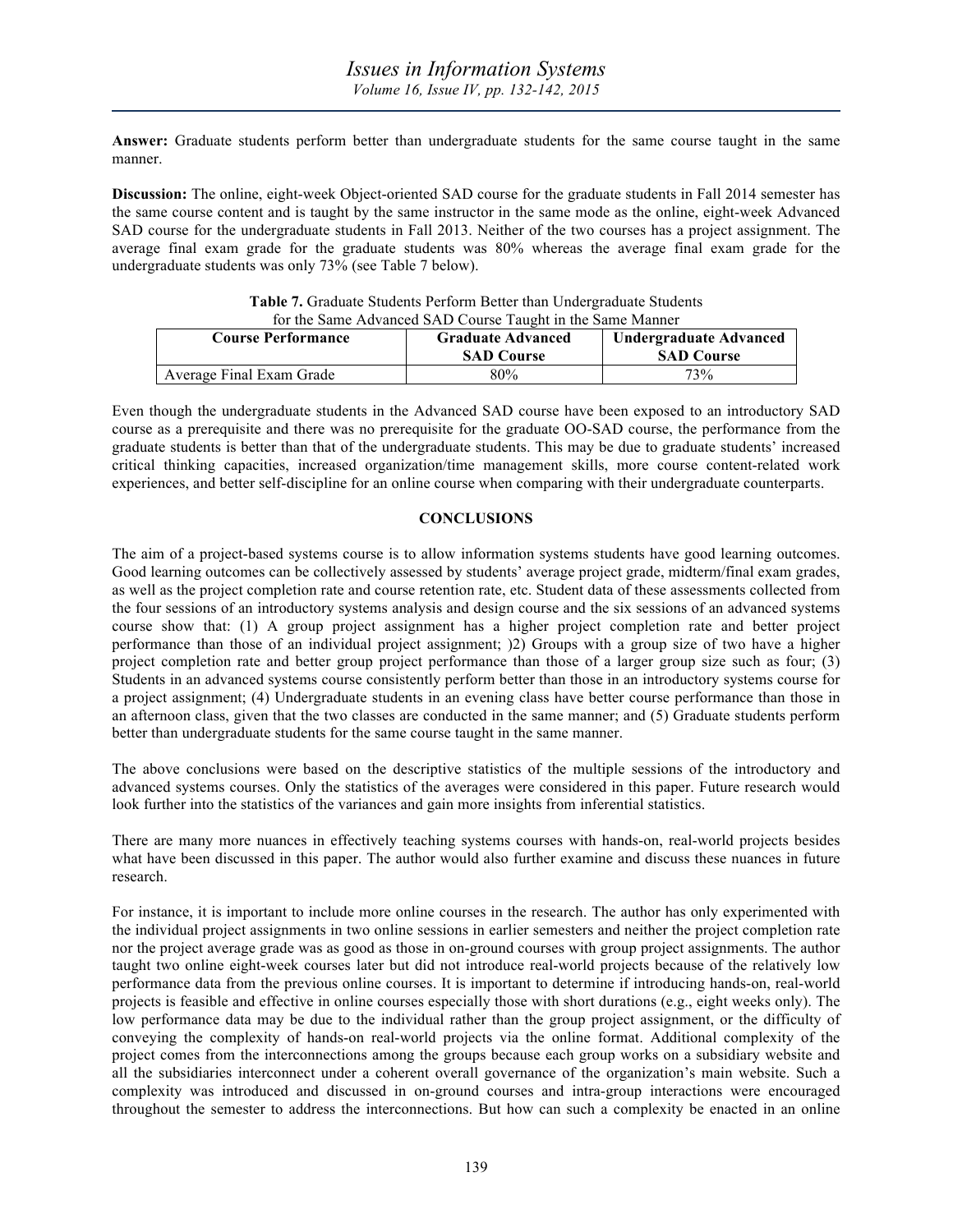educational environment where both within-group and intra-group interactions are needed? The author intends to further experiment with group project assignment in online courses and study how to best convey and handle the complexity of hands-on, real-world projects within an online learning management system such as Blackboard.

Even for on-ground courses, there are many areas that need further investigation and improvement as well. For instance, students may have different cultures and backgrounds. Some students are of international origins. International students tend to have lesser work experiences due to the limitations of their student visa; hence, they have lesser business background on systems and lesser coding experiences on real-world projects. Their communication skills are often lacking as well. Since the author was an international student before and serves on the university committee for international students and scholars, special attention was paid to cultural diversity and harmony when helping to form the groups. Both group compositions with international students only and with both international and domestic students were formed voluntarily and with the help of the instructor. There were no problems or complaints. Future research will experiment with the various group compositions with the international students and study how to effectively address their unique needs and at the same time not to adversely affect the domestic students in their learning but allow them to grow more understandings of diversity.

Another research area is to experiment with the students' comfort zones and encourage them to think "outside of the box." A student who has already had some leadership skills may feel comfortable when volunteering to be a group leader. Should every student be exposed to the leadership training in a systems course because every graduate from a CIS degree program should have an ability to demonstrate sufficient background in information systems planning and project management as required by ABET? Does such ability imply leadership as well? Maybe students should rotate their roles in a group project assignment and every student should become the group leader for a period of time. It is the educators' responsibilities to provide opportunities for students to experience and be able to become more comfortable when outside their comfort zones.

## **REFERENCES**

- 1. Kovacs, P. J., Scarpino, J. J., & Wang, W. (2013). A framework for an interactive web-based application course, *Issues in Information System*, 14(1), 300-306
- 2. Satzinger, J. W., Jackson, R. B., & Burd, S. D., (2011). *Systems Analysis and Design in a Changing World*, 6th Edition, Course Technology Publisher.
- 3. Shelly, G. B., & Rosenblatt, H. J. (2011). *Systems Analysis and Design*, Ninth Edition. Cengage Learning Publisher.
- 4. Wang, W. (2015). Building a contemplative IS workforce through promoting mindfulness in IS design—a case study. *Proceedings of the 18th Americas Conference on Information Systems*, San Juan, Puerto Rico, USA, August 2015.
- 5. Wang, W. (2015). Empower patients, enhance care. *Proceedings of the 25th International Conference of Pacific Rim Management*. Los Angeles, CA. July 2015.

## **APPENDIX**

#### **Proposal Template**

As given in this proposal template, the proposal should have the following sections and headings. Section length is recommended and can be flexible.

## **Title Page**

Title of project in initial capital letters (e.g., Response to Request for Proposal "…") Presented by: name and contact information Date An appropriate picture of the product, a team logo, or both (if there is any)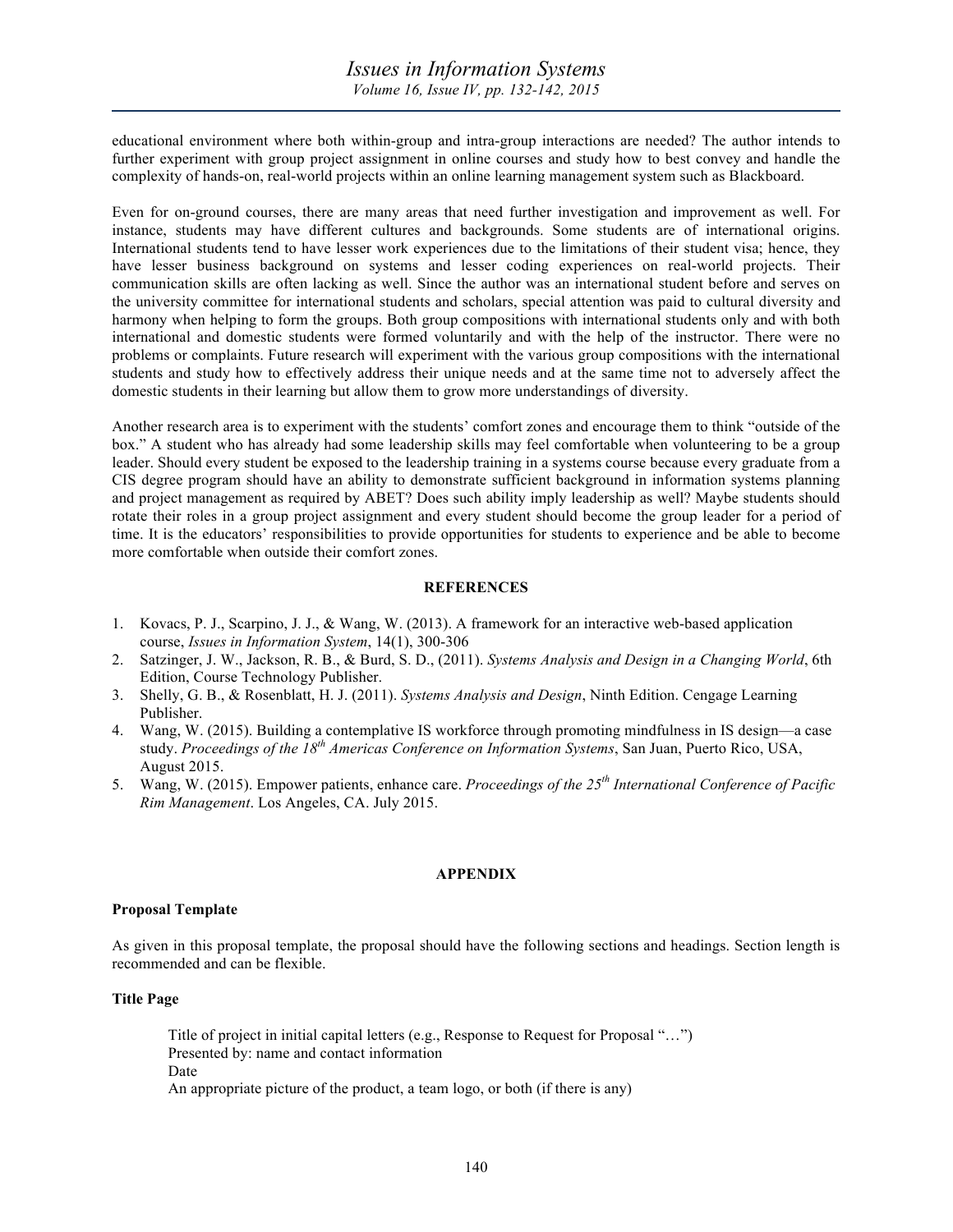## **Table of Contents**

## **Executive Summary** (0.5 page)

Provide a brief summary of the proposal, highlighting the proposed technical and management approach.

## **Systems Request Summary** (0.5 page)

Describe the basis of the systems request.

## **Findings of Preliminary Investigation** (0.5-1 page)

Describe the findings of preliminary investigation, including a SWOT analysis and a description of the project's scope, constraints, and feasibility.

#### **Systems Requirements** (2 pages)

Build the system's logical model corresponding to the chosen development method. For instance, if you group has chosen OO development method, then please include the following: 1) Draw an activity diagram showing sample workflows; 2) Identify subsystems and draw a sample use case diagram; 3) Draw a sample domain model class diagram for one subsystem; 4) Develop a sample use case description in a table; 5) Draw a sample system sequence diagram; and 6) Draw a sample state machine. Recommend a development strategy, e.g., customize a software package (Drupal, Moodle, etc.) or develop in-house, etc.

## **Systems Design Specifications** (2-3 pages)

Create the system's physical model: 1) Draw the system's architecture; 2) Provide sample design of the system, include sample user interface, outputs, inputs, files, databases, and network specifications; 3) Draw ERDs showing all major entities and their relationships, and create a sample normalized table design that includes all necessary fields and appropriate keys. Briefly describe system environment such as constraints or conditions affecting the system, such as compatibility requirements, transaction volumes requirements, data storage requirements, online response time, processing schedules, reporting deadlines, backup and recovery requirements, etc.

#### **Systems Implementation** (0.5 page)

Recommend implementation strategies and testing plans.

#### **Systems Support and Security** (0.5 page)

Recommend systems support strategies. Describe systems security concerns and solutions. Describe strategy for systems scalability.

## **Time/Cost Estimates and Project Management** (1-2 pages)

Describe how the entire project will be managed, including a detailed timetable with milestones (as the above analysis in different sections is still preliminary or exemplary). Draw Gantt chart if possible. Provide detailed schedules, major milestones, cost estimates, and staff requirements for the entire system development life cycle. Divide up into major steps and major categories. Propose a team and divide responsibilities and duties among team members.

#### **Expected Benefits** (0.5 page)

Describe the anticipated tangible and intangible benefits and a timetable that shows when they are to occur.